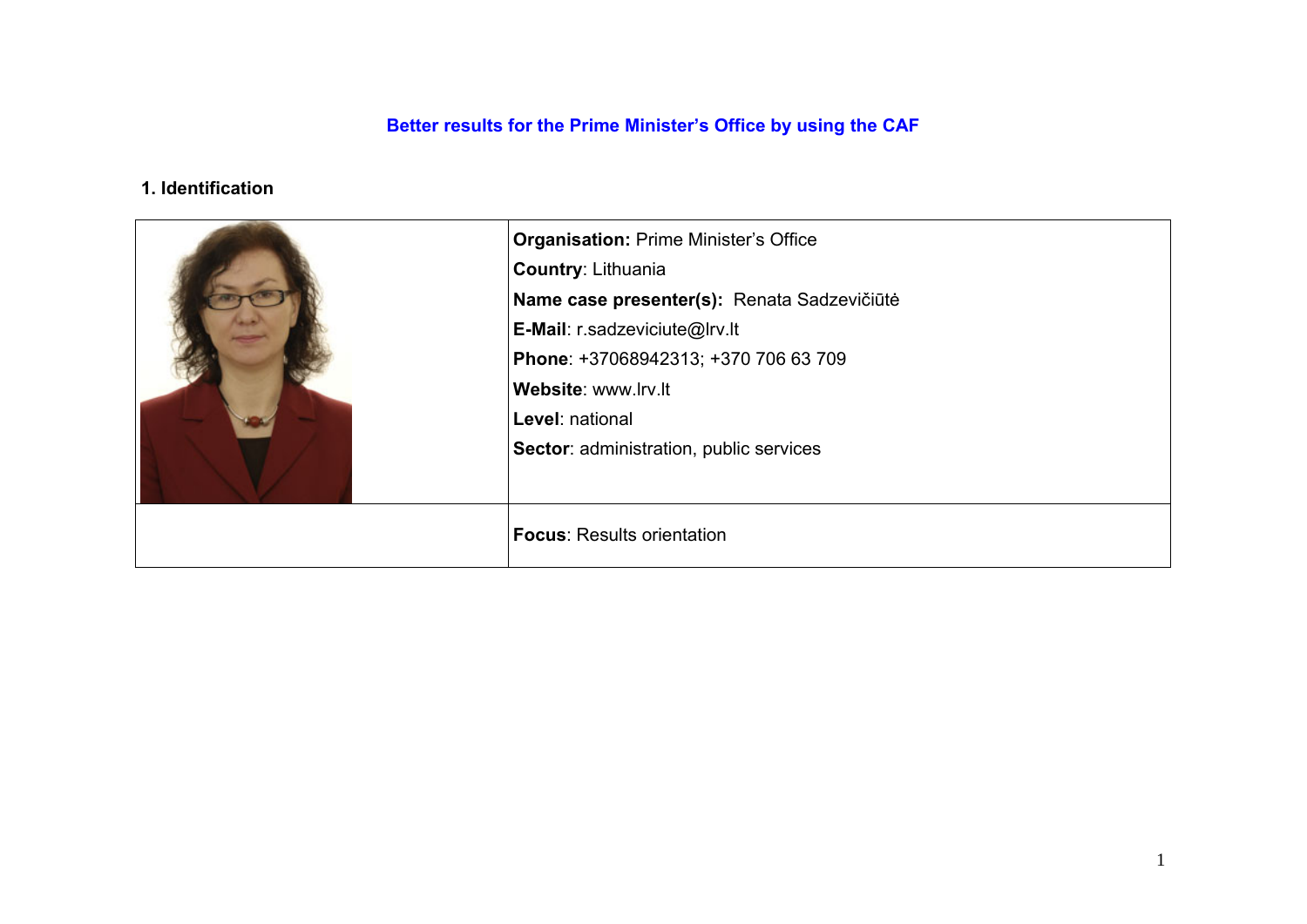

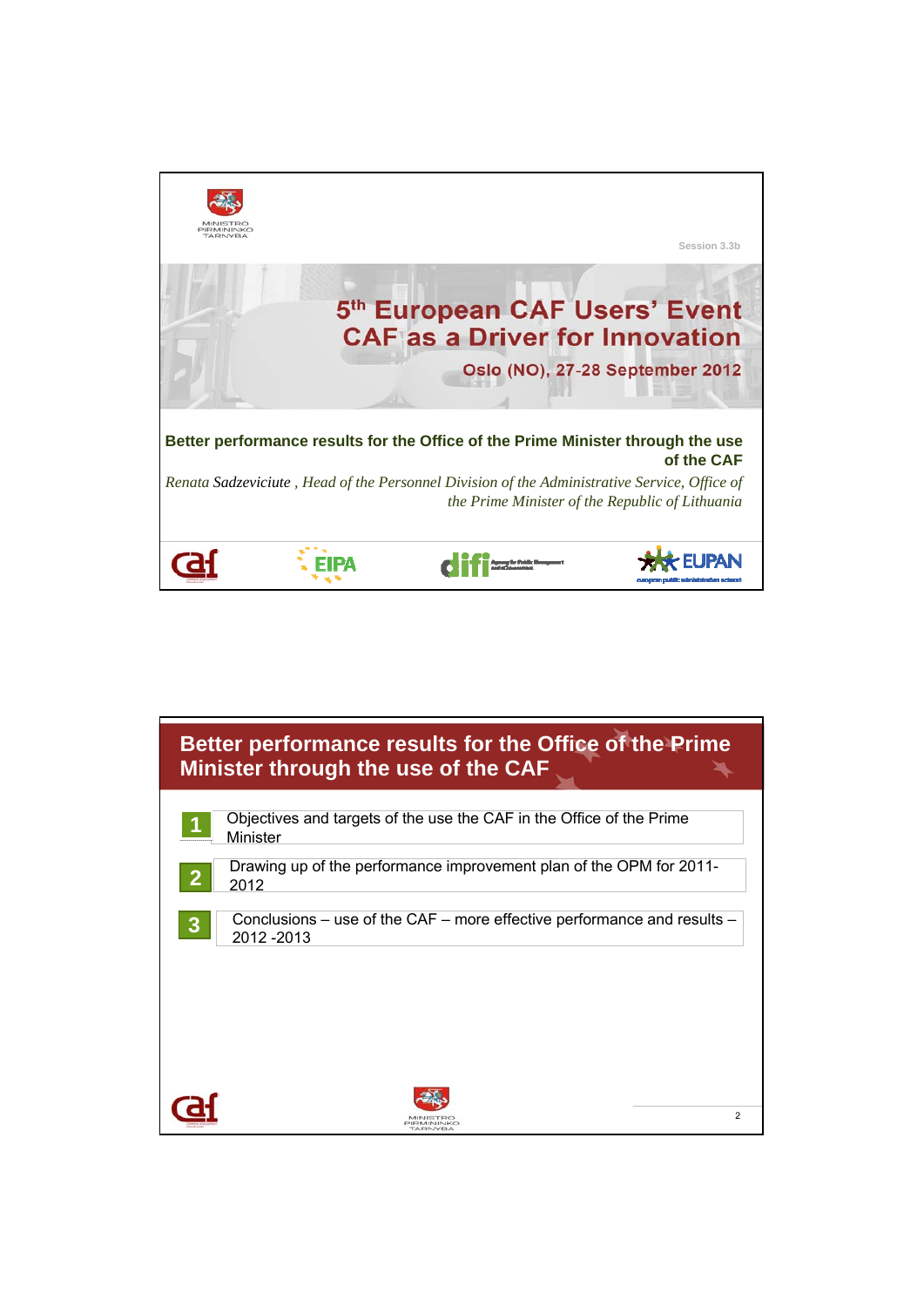

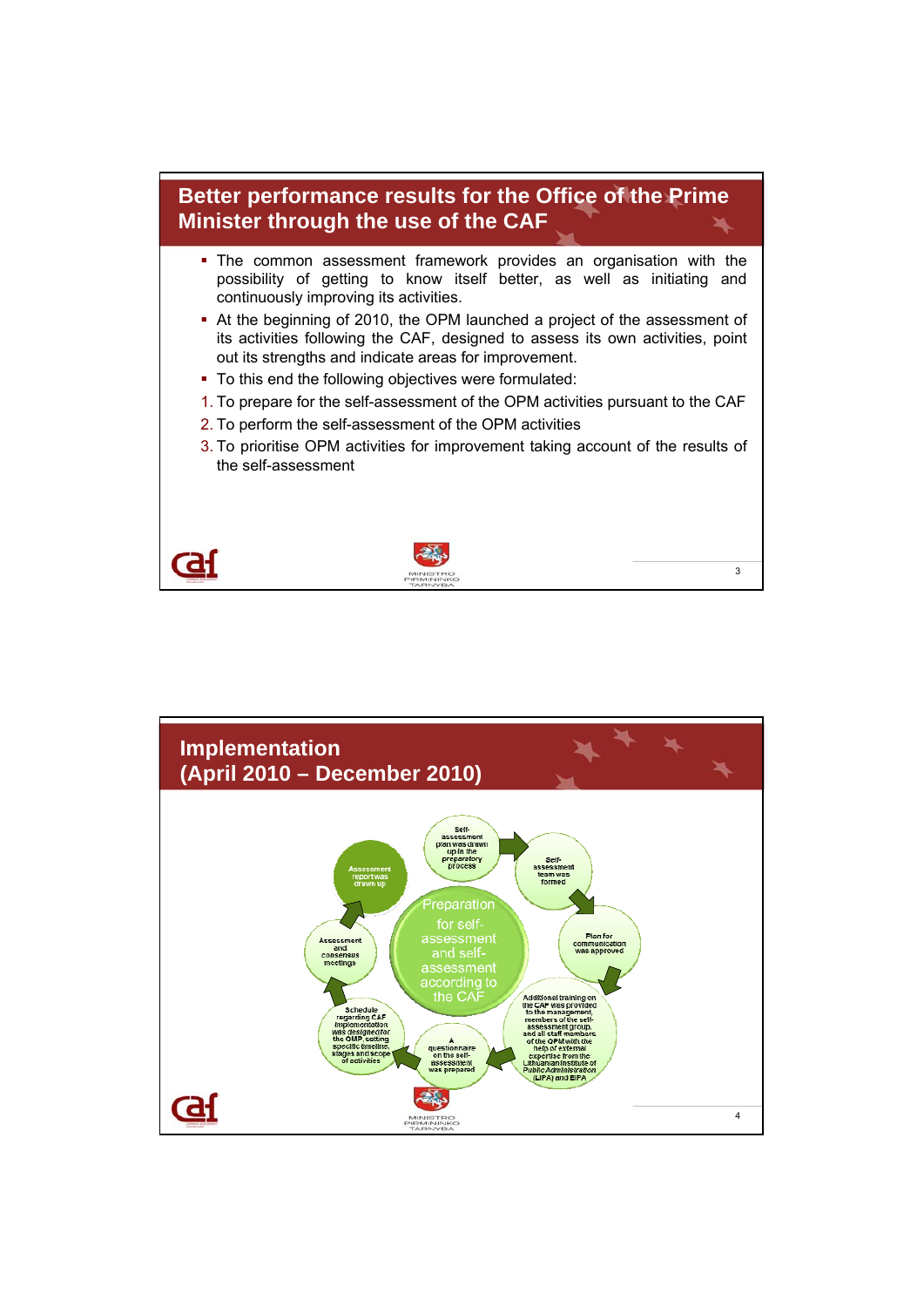

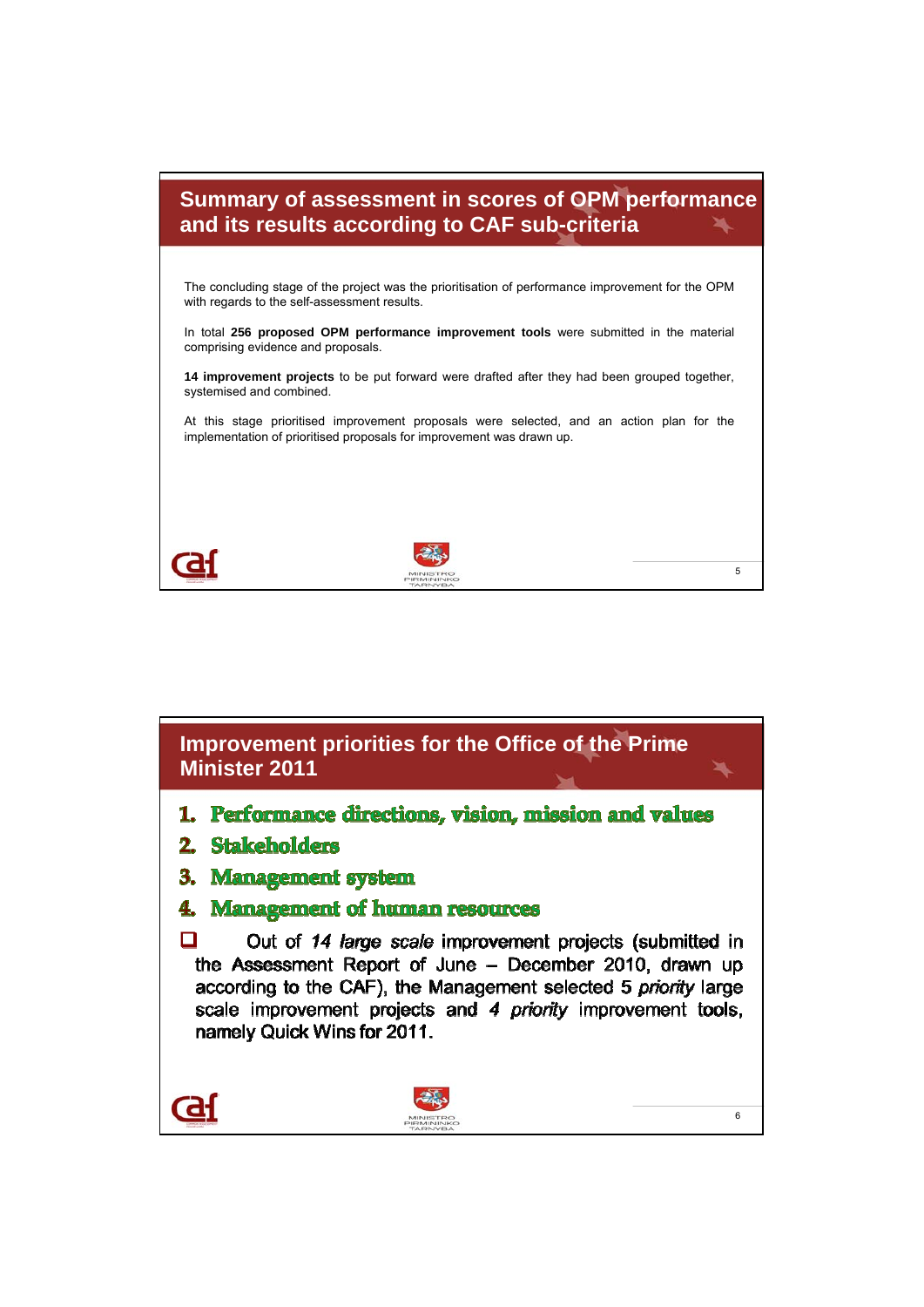| Performance Improvement Plan of the OPM for 2011, approved<br>by the Chancellor of the Prime Minister was successfully<br>implemented:                                                                  |                |  |  |
|---------------------------------------------------------------------------------------------------------------------------------------------------------------------------------------------------------|----------------|--|--|
| Mission, vision and values of the OPM were defined.                                                                                                                                                     |                |  |  |
| Stakeholders of the OPM were determined and their survey was carried out regarding the<br>OPM performance.                                                                                              |                |  |  |
| E-signing of resolutions and decrees of the Government was implemented.                                                                                                                                 |                |  |  |
| $\triangleright$ A model of 360 feedback was applied.                                                                                                                                                   |                |  |  |
| Employee Handbook of the OPM was drawn up.                                                                                                                                                              |                |  |  |
| Weekly meetings between the Chancellor of the Prime Minister and heads of structural<br>units were held, detailed agendas of the Chancellor of the Prime Minister were published on<br>the intranet web |                |  |  |
| Information regarding expenditures for monthly salaries of the structural units of the OPM<br>was prepared and published on the intranet web.                                                           |                |  |  |
|                                                                                                                                                                                                         |                |  |  |
|                                                                                                                                                                                                         | $\overline{7}$ |  |  |

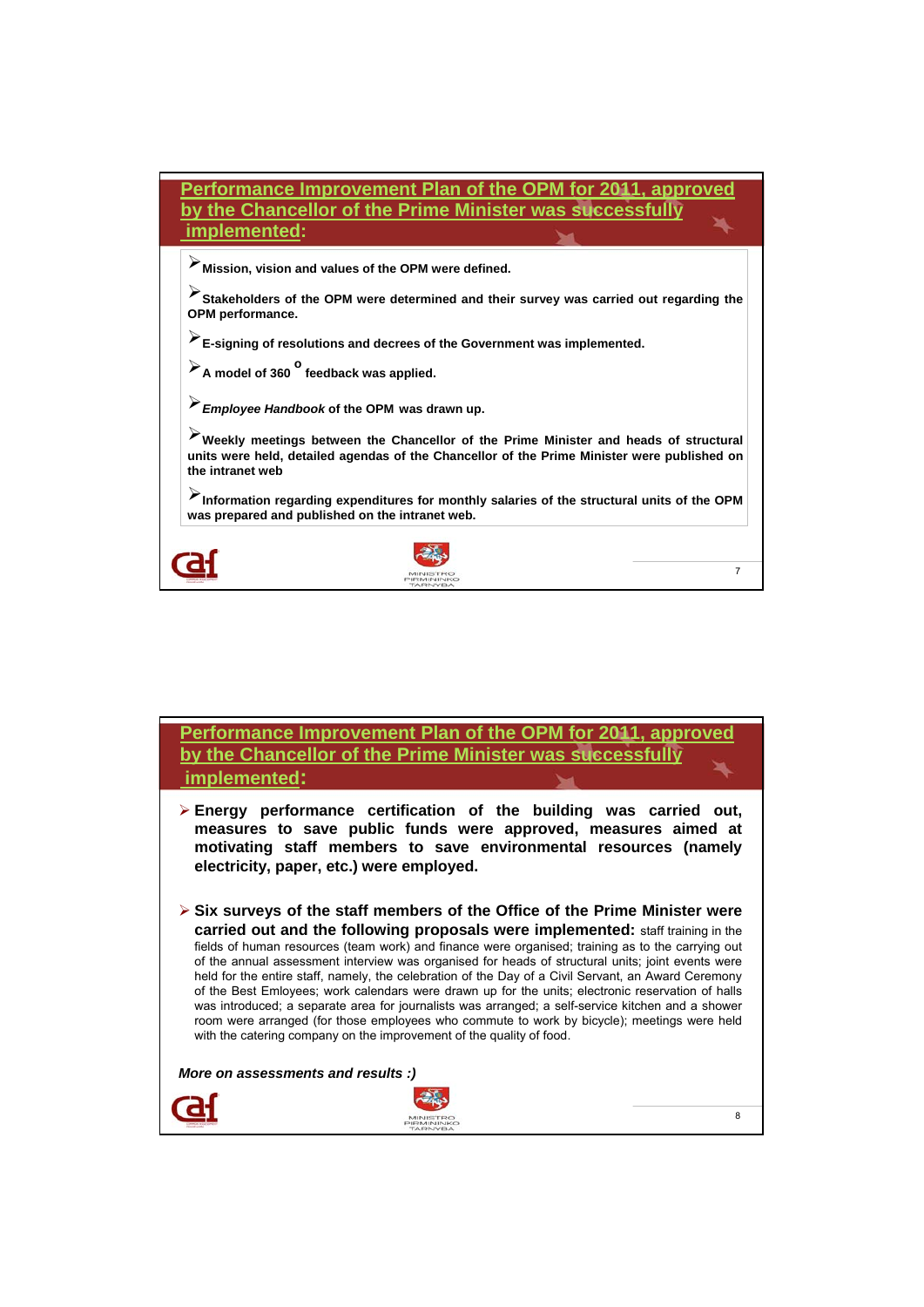

![](_page_5_Figure_1.jpeg)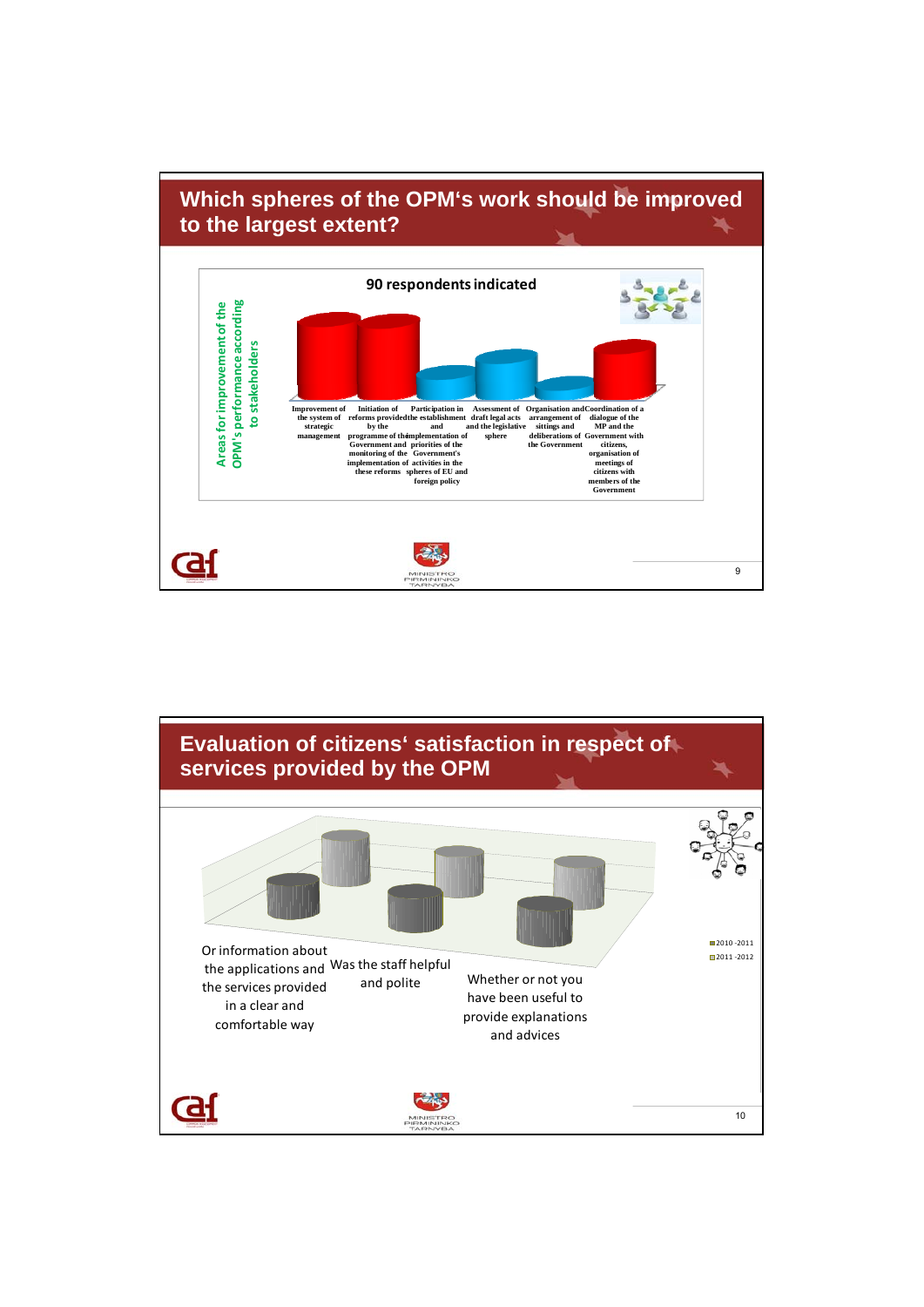![](_page_6_Figure_0.jpeg)

![](_page_6_Figure_1.jpeg)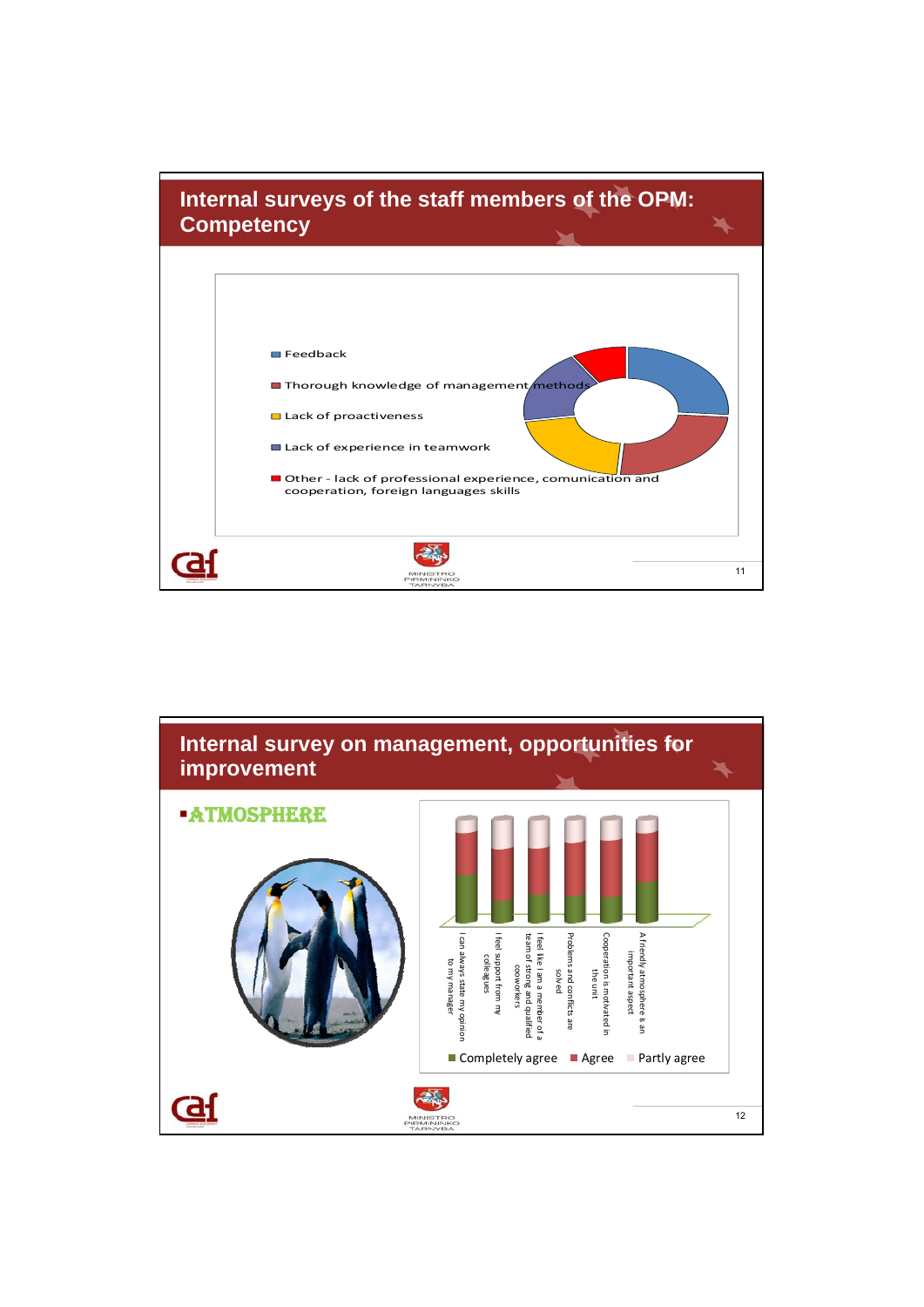![](_page_7_Figure_0.jpeg)

![](_page_7_Figure_1.jpeg)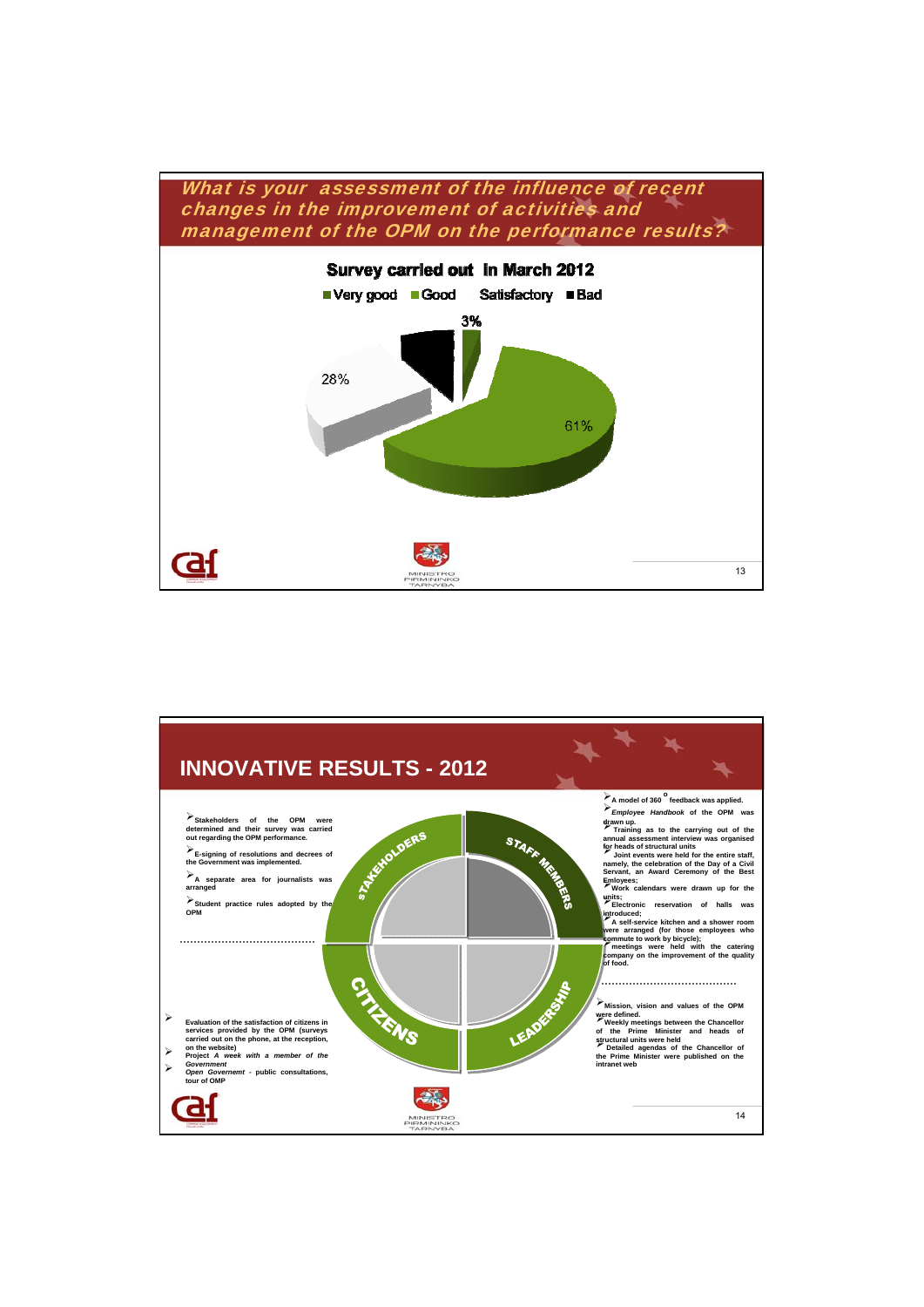![](_page_8_Picture_0.jpeg)

![](_page_8_Figure_1.jpeg)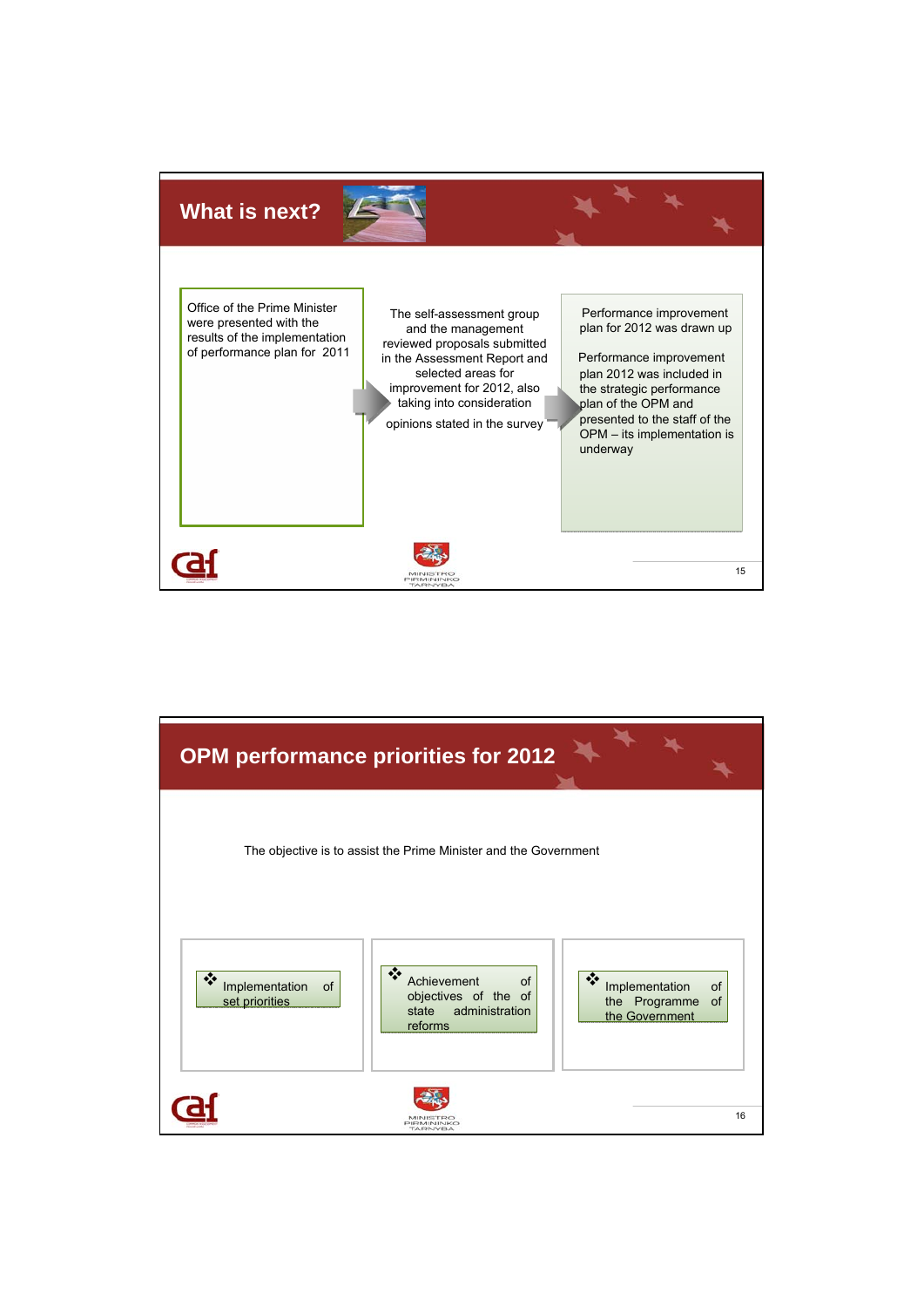![](_page_9_Figure_0.jpeg)

![](_page_9_Figure_1.jpeg)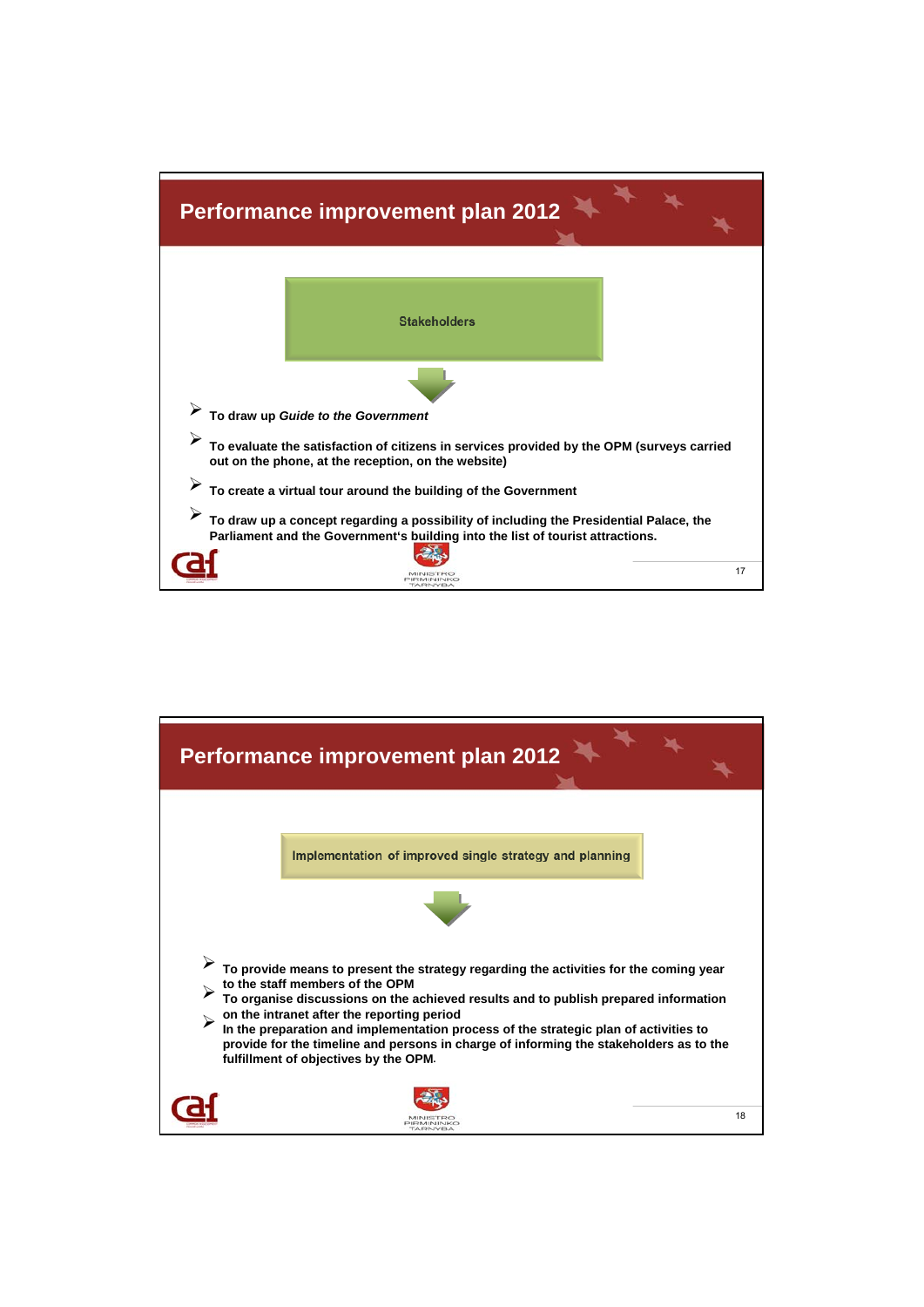![](_page_10_Figure_0.jpeg)

![](_page_10_Picture_1.jpeg)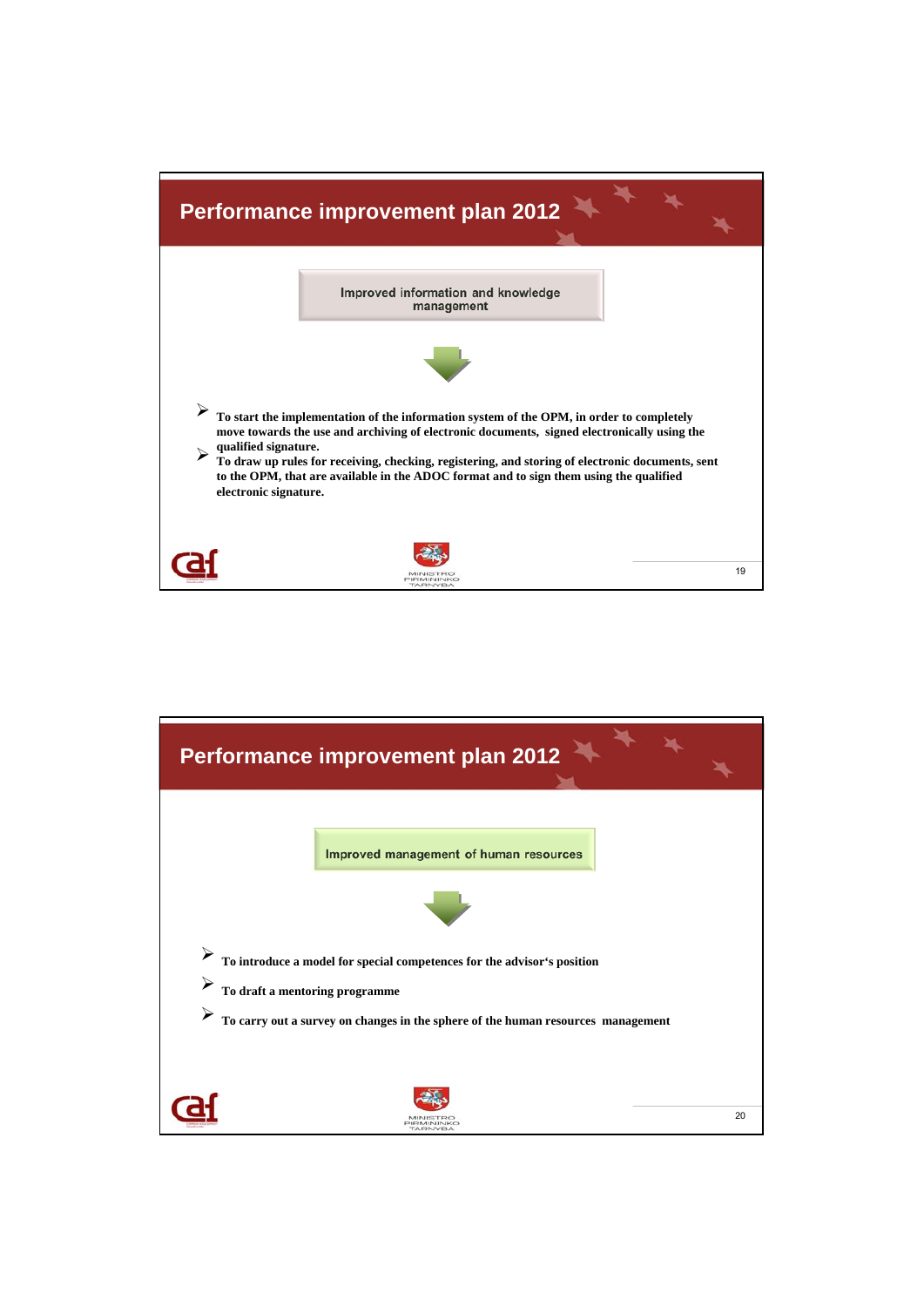![](_page_11_Figure_0.jpeg)

![](_page_11_Figure_1.jpeg)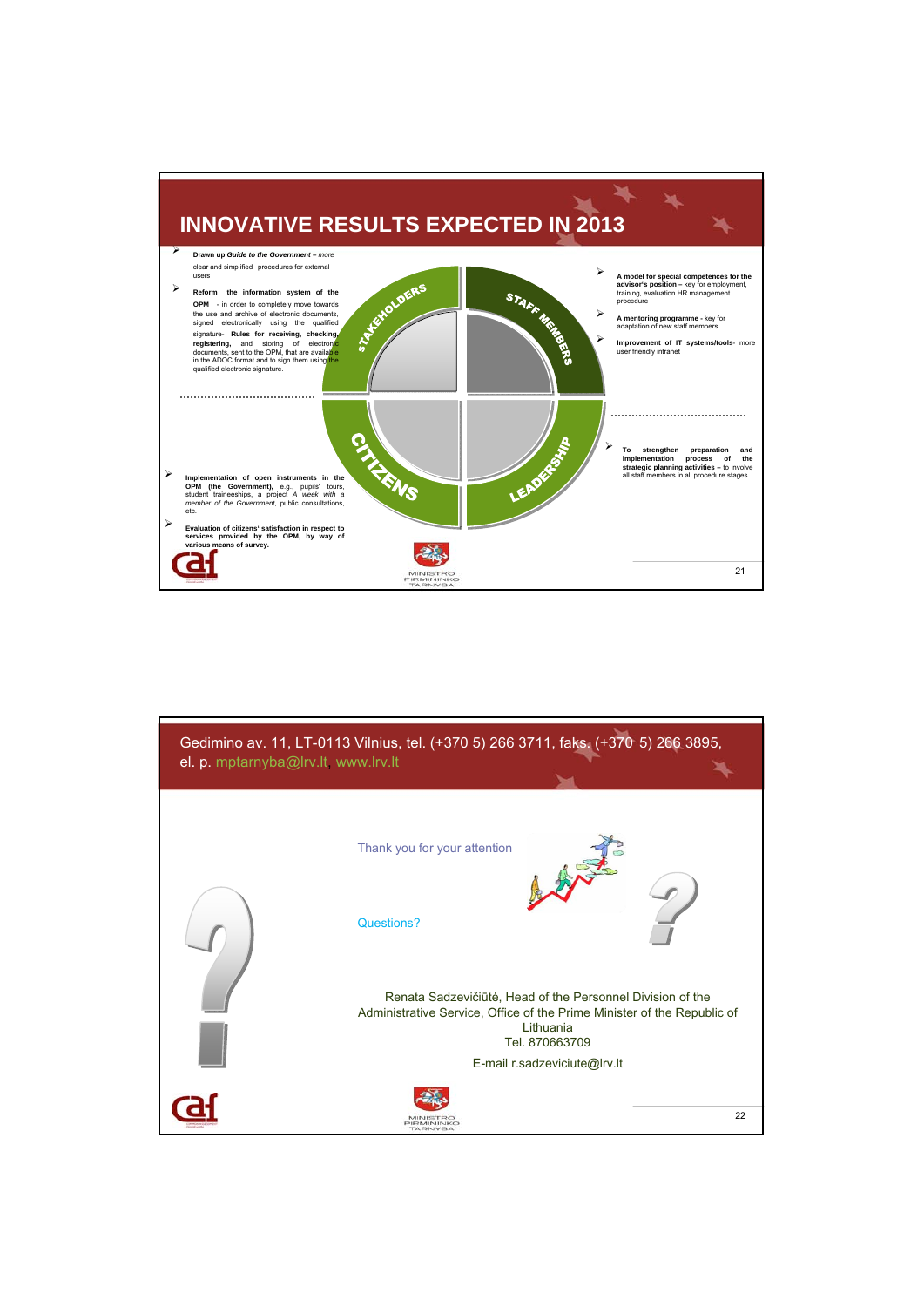## **2. Short description**

In 2009, an independent international company conducted a performance and functional audit of the former Office of the Government (now – the Office of the Prime Minister, PMO), aimed at better institutional efficiency through elimination of redundant activities and functions, and stronger focus on policymaking, monitoring of public sector management and improved strategic planning. Here are the key findings of the independent audit:

- $\checkmark$  Review the organizational structure of the Office of the Government (PMO), defining the activities and functions of structural units, with a view to improve performance by separating the policy-making and organisational functions.
- $\checkmark$  PMO-assigned appropriations planning and use should be driven towards performance excellence, not a mere discharge of functions.

Following the findings and recommendations of the independent audit, the Office of the Government was transformed into the Office of the Prime Minister in 2009.

The Office of the Prime Minister ensures a proper execution of the assigned task of assisting the Prime Minister and the Government in carrying out their functions.

Given the fact that the Office of the Prime Minister since 2009 had been committed to enhance quality and efficiency, it became necessary to introduce advanced quality management techniques at the Office of the Prime Minister, to appraise departmental performance, as well as to draw up and carry out an action plan for better quality and efficiency in performance.

In 2009-2010, it was decided to introduce the CAF at the Office of the Prime Minister with the EU support.

The CAF introduction results as well as evaluation outcomes were planned to be used for increased excellence at the Office of the Prime Minister and its departmental units, as well as to report to the public and the Government of the Republic of Lithuania on the activities of the Office of the Prime Minister.

The CAF evaluation of the activities and the performance outcomes at the PMO, conducted in June-December 2010, with 28-item checklist, has produced relevant evidence, provided for an evaluation, made recommendations for further improvement, and also produced an Evaluation Report of the Office of the Prime Minister, containing 14 major development projects.

Early 2011, the top management of the Office of the Prime Minister approved PMO Development Plan, containing 4 simple priority measures "Quickwins" and four large priority development projects.

All the priority measures are directly related to the strategic goal of the PMO 3-year operational plan: to **assist the Prime Minister and the Government in implementation of the set priorities, achievement of the goals of public governance reform, implementation of the government programme and its action plan.** 

| "Quickwins" | Large development projects |
|-------------|----------------------------|
| 2011        | 2011-2013                  |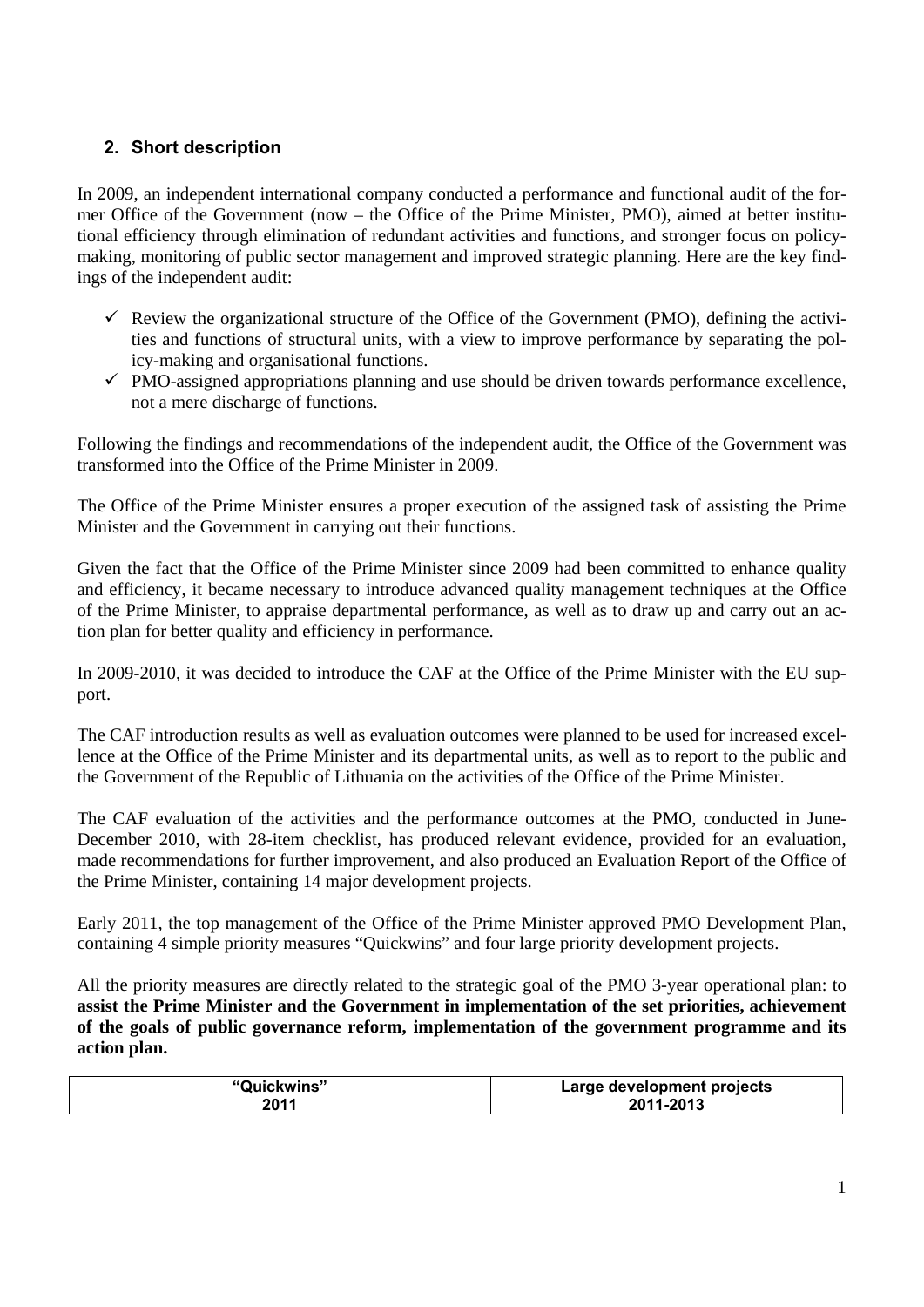| 1. Specify and communicate the PMO operating direction<br>(vision, mission and values).                 | 1. Make a list of PMO stakeholders, analyse<br>their needs and improve their participation. |
|---------------------------------------------------------------------------------------------------------|---------------------------------------------------------------------------------------------|
| 2. Prepare the PMO departmental costs (against the ex-<br>ample of the UK Prime Minister's Office).     | 2. Improve the quality of the information in<br>PMO management system.                      |
| 3. Gather and organize information/experience in relevant<br>areas of other countries.                  | 3. Improve PMO human resource manage-                                                       |
| 4. Analyze the current situation and provide for ways to<br>contribute to environmental sustainability. | ment.<br>4. Introduce PMO process/ project manage-<br>ment.                                 |
|                                                                                                         |                                                                                             |

4 Quickwins in 2011.

4 large development projects in medium term: 2011-2013.

Figure 1 shows interaction between large development projects and their relation to the function of the Chancellor of the Prime Minister and specific project working groups.

Figure 1. Large development projects

![](_page_13_Figure_5.jpeg)

The numbering sequence of these projects is not accidental. Projects **1 and 2** are carried out in parallel, as they address the current situation and predictable future in the framework of the overall operational direction of the PMO, containing the vision, mission and values. This direction must satisfy all the PMO stakeholders. The draft PMO operational direction should be agreed with all the concerned parties.

Having drawn a list of stakeholders, the next stage is Projects **3, 4 and 5**. One project is directly related to only one stakeholder, i.e. the staff (**Project 4**), but the success of this project should be measured by increased contribution of each employee leading to better PMO response to stakeholders' needs.

Achievements 2012:

 $\triangleright$  Establishment of the mission, vision and values of the Office of the Prime Minister.